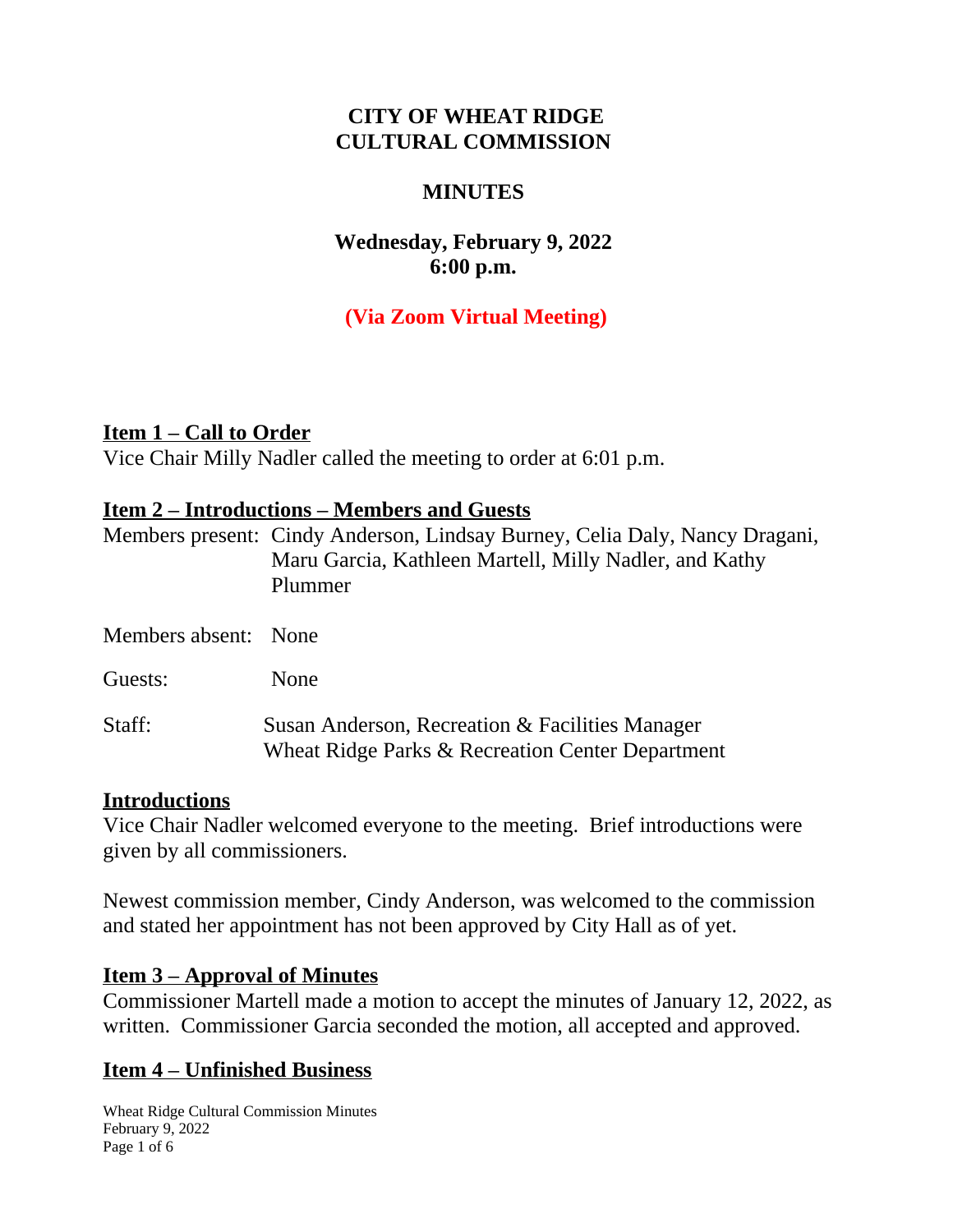### **Performances in the Park (Nadler)**

Vice Chair Nadler stated the contract with Face Vocal Band has been signed for this summer's music event that the commission will be sponsoring. They are excited to have the same band return as they were such a big hit last summer.

#### **Recreation Center Mural Project (Anderson)**

Susan Anderson reported the deadline has passed and only three wall art submissions were received for the mural project that the commission will have to approve. She stated they could extend the deadline to allow more time to submit applications or just go with the three submissions received. She explained for the benefit of the new commissioners that one mural will be located in the Recreation Center swimming pool area on the blank wall facing south between the windows and the other mural will be located in the Children's Pavilion with supplies being furnished to the artists. The contest was open to adult and youth artists with  $1<sup>st</sup>$ ,  $2<sup>nd</sup>$ and 3rd place winners. First place winner will be awarded an annual Recreation Center pass,  $2<sup>nd</sup>$  and  $3<sup>rd</sup>$  place will receive two (10) punch cards. Also, the wall art will have to be on display for one year. The three artists' submissions/visions for the wall art were shared with the commission. Susan stated they could start the process over again for the youth portion as no applications were received and to also reach out to the high school and middle schools. It was decided to use the three adult submissions and have the youth submission separate. The youths will submit their artwork during spring break which would allow them more time to work on the mural during the summer. Hopefully there will be more interest as it will allow students extra time to work on their wall art during the summer break. There was a discussion about the commission's contacts to advertise and promote the project. Facebook was used to reach out to several Wheat Ridge groups and it was posted on the commission's Facebook page as well.

Another thought was to have the youths work on the smaller wall which may be more appealing and not as intimidating than a larger work area. Wheat Ridge Art League will be contacted as well. The dates will be March 12-16 for the adult mural wall and March 17-25 for the selection committee to decide on  $1<sup>st</sup>$ ,  $2<sup>nd</sup>$  and  $3<sup>rd</sup>$  place winners. Susan will prepare a new proposal for the youth mural portion for the commission's approval.

Action items: Commissioner Plummer will take photos of the adult artwork when the project starts in March. Vice Chair Nadler will post the information on Facebook. Commissioner Anderson will contact high schools and Everitt Middle School for any interest.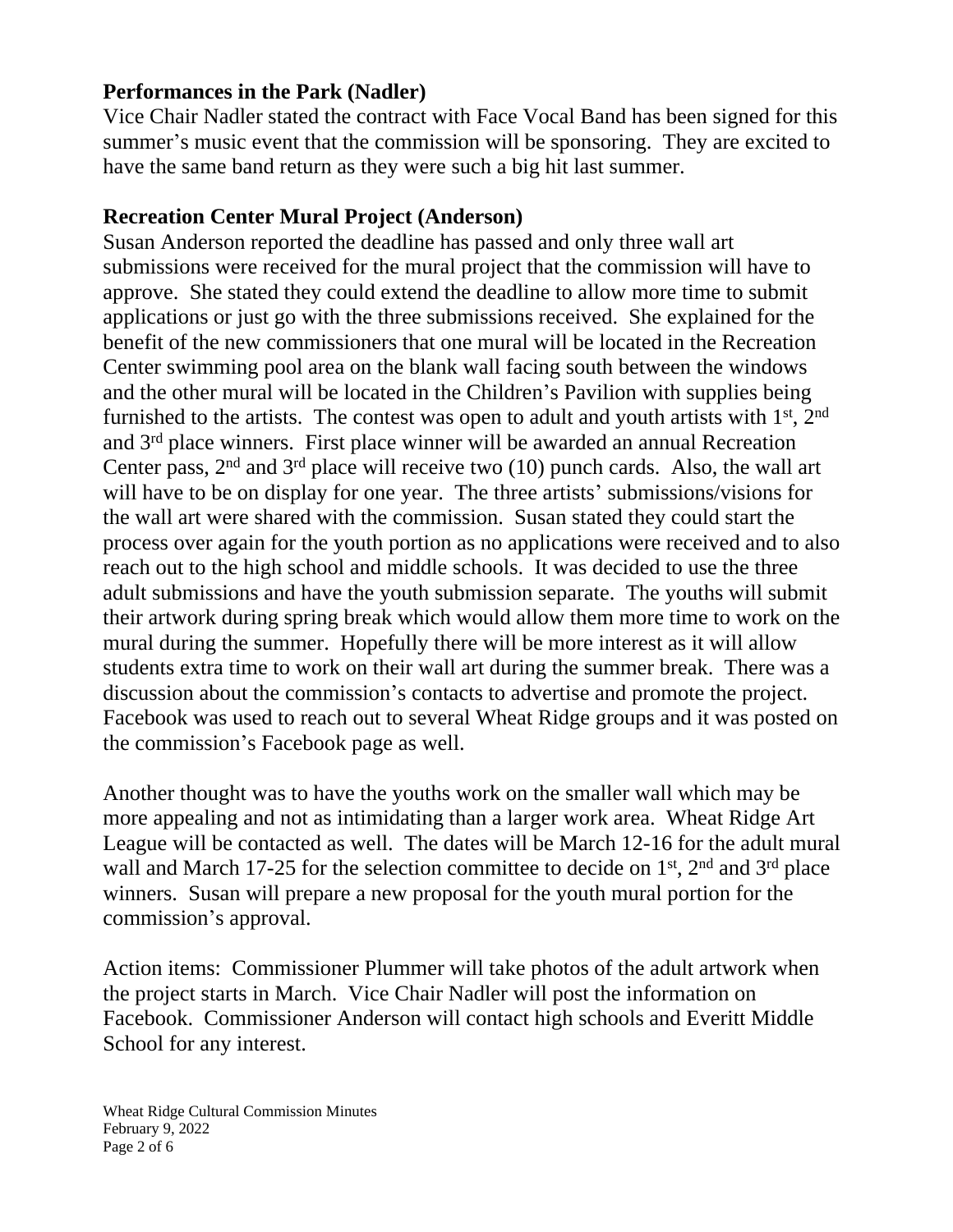## **Localworks Liaison**

Commissioner Burney volunteered to be the commission's liaison with Localworks as she already partners with them on many projects through her job at the hospital. Commissioner Daly was in agreement that she take over that role and all approved.

# **City Website Calendar Subscribers (Anderson)**

Regarding the city website calendar, upcoming events are publicized, but the calendar also has a function for viewing what events are happening in the city and the viewer has the option to select "subscribe" and "notify me" to receive future events.

# **Wheat Ridge Reads (Garcia)**

Commissioner Garcia provided the following report:

She stated that it was a great learning experience. For next year, will start planning in advance as she did not have enough time this year. Experienced problems due to COVID and the attendance was not very good. This year's book was great but is targeted for teenagers. Unfortunately, the high school did not participate. For next time, she will propose the books for selection and will read the books in advance. In addition, will update their planning notes for next year's event. She also suggested to start with the book selection in March; contact the author for his/her availability in July; contact the high school/businesses in September/ October; and start promoting the book in November, with distribution to the Little Libraries as well. She recommended to have the same book author for teenagers next year since the author's book was so easy to read as it is targeted for young adults.

Vice Chair Nadler suggested to offer two books - one for adults and one for teenagers in the future. Commissioner Martell stated her contact will be sending her several databases of Colorado regional authors that she will share with the commission before the March meeting. Hopefully that information will assist in finding a good book/author to select for the program.

This topic will be added to the agenda for March.

# **Item 5 – New Business Election of New Chair/Vice Chair**

Vice Chair Nadler asked if anyone was interested in the Chair position. She explained that it involves overseeing the commission meetings, reviewing the agenda/draft minutes, and communicating events/issues with the commission and city staff liaison. Vice Chair Nadler stated that she was not interested in the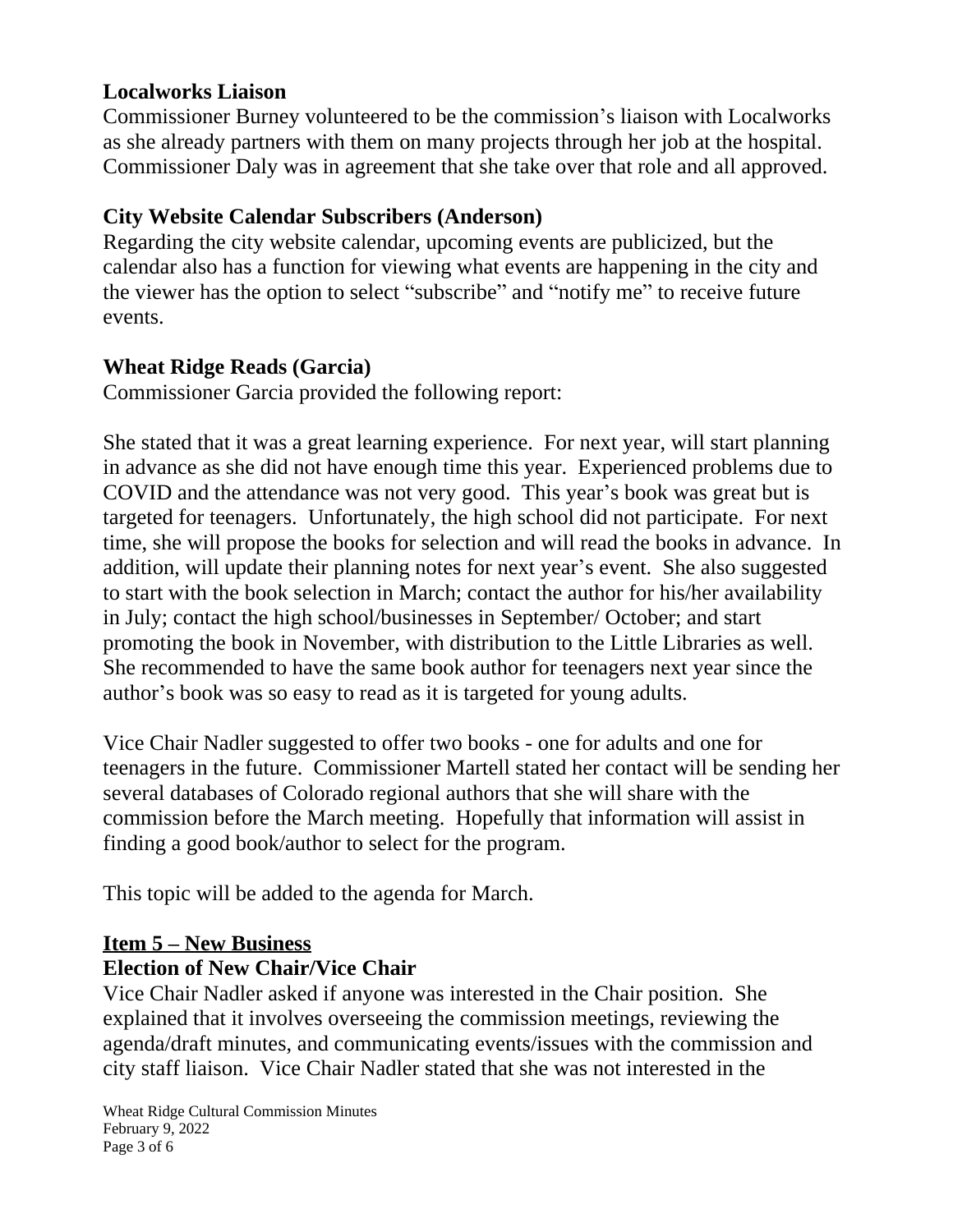position. There was discussion about who would fill in as Chair and maybe to have the elections in April. Commissioner Dragani nominated Commissioner Daly, Vice Chair Nadler seconded the motion, all accepted and approved. Commissioner Daly stated she would accept the position temporarily as she has a lot of other commitments right now but would help out for several months on an interim basis.

Vice Chair Nadler officially resigned as Vice Chair and after discussion, Commissioner Plummer nominated Commissioner Martell for Vice Chair, Nadler seconded the motion, all accepted and approved. Commissioner Nadler will remain as a consultant. Also, Susan explained that each commission is required to have a chairperson. If a chair is not assigned, then the city staff liaison will have to assign a chair; so, this is great that the commission has a new interim Chairperson and a new Vice Chairperson.

## **Garden Tour (Martell)**

Commissioner Martell reported they have discussed in the past to have a garden tour and she would like to proceed with that idea but was unsure how to go about that and what is the process to get that started. Commissioner Nadler shared that in the past they had minimal expenditures but will need to print brochures for the event that will cost money but can make up that cost in the ticket price. The last time it was held was in 2018, the first one being in 2011 hosted by the commission. Also, it is best not to have it when a lot of other events are going on. Commissioner Burney suggested that it could be promoted as an educational type of adventure for those that are not true gardeners. Commissioner Martell will start planning, checking the calendar schedule, and will do some outreach before the next meeting.

## **Communications Plan 2022 (Daly)**

Commissioner Daly discussed their updated Communications Plan which was sent to everyone, and she had questions about the best way for people to contact the commission since not everyone uses Facebook. She stated that the commission is limited on what they can share on the city website. She asked who manages the commission's email inbox and if there was an email list to use for special events. Commissioner Nadler shared that the city publicizes the events using the email list that they have on file. Commissioner Nadler monitors the email box and would appreciate for someone to take over that responsibility. Commissioner Daly offered to take over the email box for the commission. There was discussion about doing a better job in promoting upcoming events and ways to get the word out to people. Commissioner Nadler shared that it has to go through the City's Public Information Officer for approval and the commission needs to be careful about not overstepping their boundaries with Sara. Commissioner Burney offered her support to put

Wheat Ridge Cultural Commission Minutes February 9, 2022 Page 4 of 6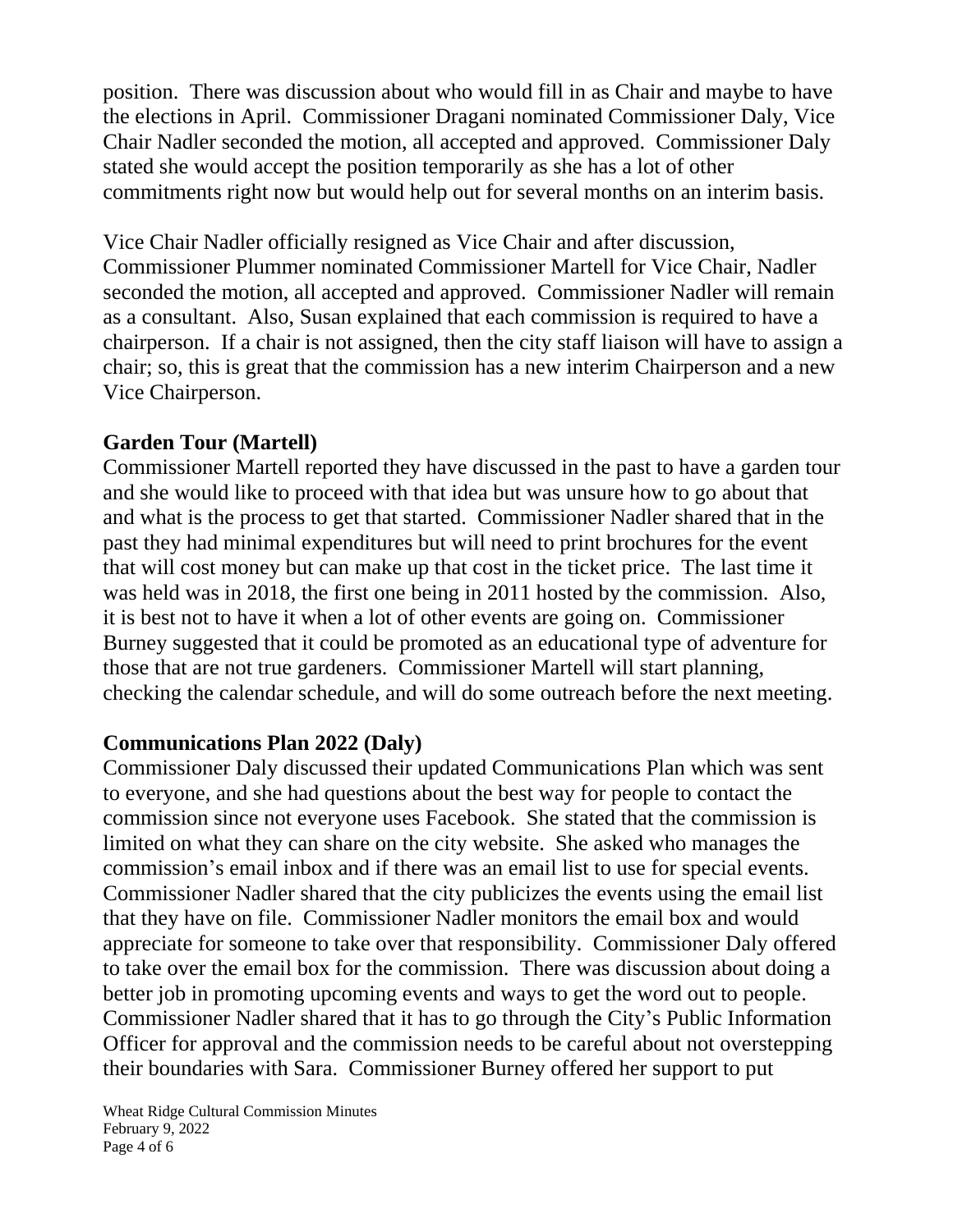together information to send forward when advertising events for the Commission. Commissioner Daly also asked about advertising the commission meetings for the public since the meetings are held virtually right now but the website states open to the public. Susan stated they will need to ask Sara about that and the information the Commission would like to post on the website. Commissioner Dragani asked about the Zoom virtual environment for the monthly meetings and is that indefinite, when do they meet in person? Susan stated the mask mandate has been lifted in person, but they still cannot have a meet and greet in the meeting rooms. Commissioner Nadler stated once the mandate goes away, then it will be up to the commission to decide to meet in person. Also, Commissioner Garcia is the liaison for Wheat Ridge Creates. A question was asked about recent contacts with Localworks. Commissioner Burney stated that she met with Kate on Friday and Tuesday, and her last day at Localworks is Friday. A goodbye reception is planned for her this Friday from 9-10:30 a.m. at Stylus & Crate, so anyone is welcomed to wish her well. Jeremy Schwartz from Localworks is a recent hire, started in late November/early December as a Program Coordinator, will be assuming an interim role for Kate's position and Jake who is an Event Coordinator, will be helping out as well. The Board will be looking at filling that Executive Director position soon. She stated they work closely with Localworks and help sponsor many of their events.

## **Item 6 – Future Agenda Items**

Commissioner Martell asked if they could change the meeting date for next month's meeting as she has a conflict and meets with Regenerate Wheat Ridge at the same time every month and can't make all the meetings. Everyone was in agreement to meet March 8th instead of March 9th to accommodate Commissioner Martell's schedule.

#### **Item 7 – Commissioner Comments**

Commissioner Dragani: Thank you Milly for stepping up to chair the meeting. You have done an awesome job. Your history and knowledge of the commission has been invaluable to me.

Commissioner Burney: Nothing else to add but agrees with Kathleen for alternative meeting dates as Wednesday's are hard to make the meetings for her. She only can make it work virtually because she has "Kiddo Care" the same time as the commission meeting.

Commissioner Martell: Thank you Milly for your help in filling in as Chair and stepping down as Vice Chair so I can get the experience. Excited for the upcoming